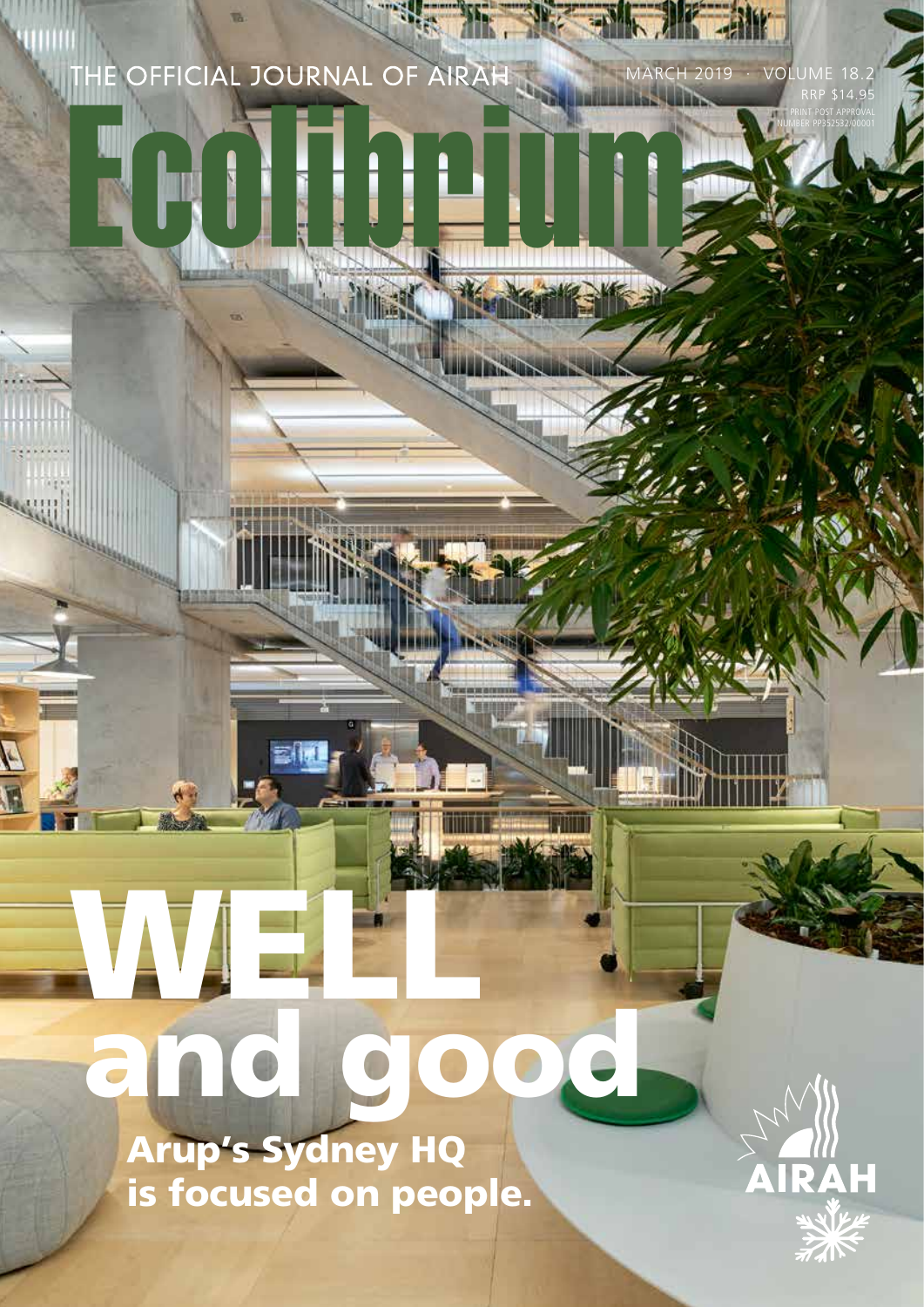### **AIRAH** MEMBER PROFILE



## **LATIN (ENGINEERING) LOVER**

**Expatriate Italian Massimo Fiorentini, Affil.AIRAH, is part of the passionate staff at the University of Wollongong's Sustainable Buildings Research Centre. He is the reigning winner of AIRAH's Future Leader award.**

#### Ecolibrium: How did you get to where you are today?

Massimo Fiorentini: I started my engineering career early in my life; as a child I enjoyed experimenting with building simple electrical circuits, Lego robots and model cars. I officially made the decision to become an engineer when I attended the open day for future students at Politecnico di Milano, where I found some of the most fascinating displays I have seen of equipment/systems for all the engineering disciplines.

Studying engineering meant hard work, but great satisfaction. During the last year of my engineering studies I had the opportunity to join an exchange program as a visiting research student at University of Wollongong, with Prof Paul Cooper, F.AIRAH, as a supervisor. Here I had the chance to experiment with a wave energy converter scale model in a 15m wave flume, which was a great practical engineering experience that sparked my interest in the research and energy fields.

I then started my career at ABB as a product manager, but after a couple of years I decided to follow my passion for research and continue my studies, enrolling in a PhD program at the University of Wollongong's Sustainable Building Research Centre (SBRC) as student leader for the Solar Decathlon China 2013 project.

After completing my PhD I continued working as a researcher at the SBRC on advanced control strategies for HVAC and energy systems, a role that I have enjoyed for the past three years.

#### Eco: How would you characterise your approach to work?

MF: I love working as an engineer and as a researcher. It gives me the opportunity to tackle new practical problems every time I commence a new project, allowing me to explore my discipline's state-of-the-art thinking and contribute to expanding its current body of knowledge.

Engineering and research projects require a clear structure and organisation, but they have a large creative component that makes the project development process very enjoyable. I like to keep a creative and open-minded approach in the early stages of a project, while towards the end



Massimo Fiorentini, Affil.AIRAH

I prefer a more pragmatic attitude that guarantees the project's success.

#### Eco: Do you follow checklists?

MF: Yes, I use a checklist at the start of each project, as it is very important to keep a project well organised, to make sure that the project is completed on time and with the best quality standard.

I still work on projects in various ways, as a project manager as well as doing practical development, depending on the project typology. I enjoy working both on the organisational aspects as well as on the development aspects, trying to keep a good balance between the two.